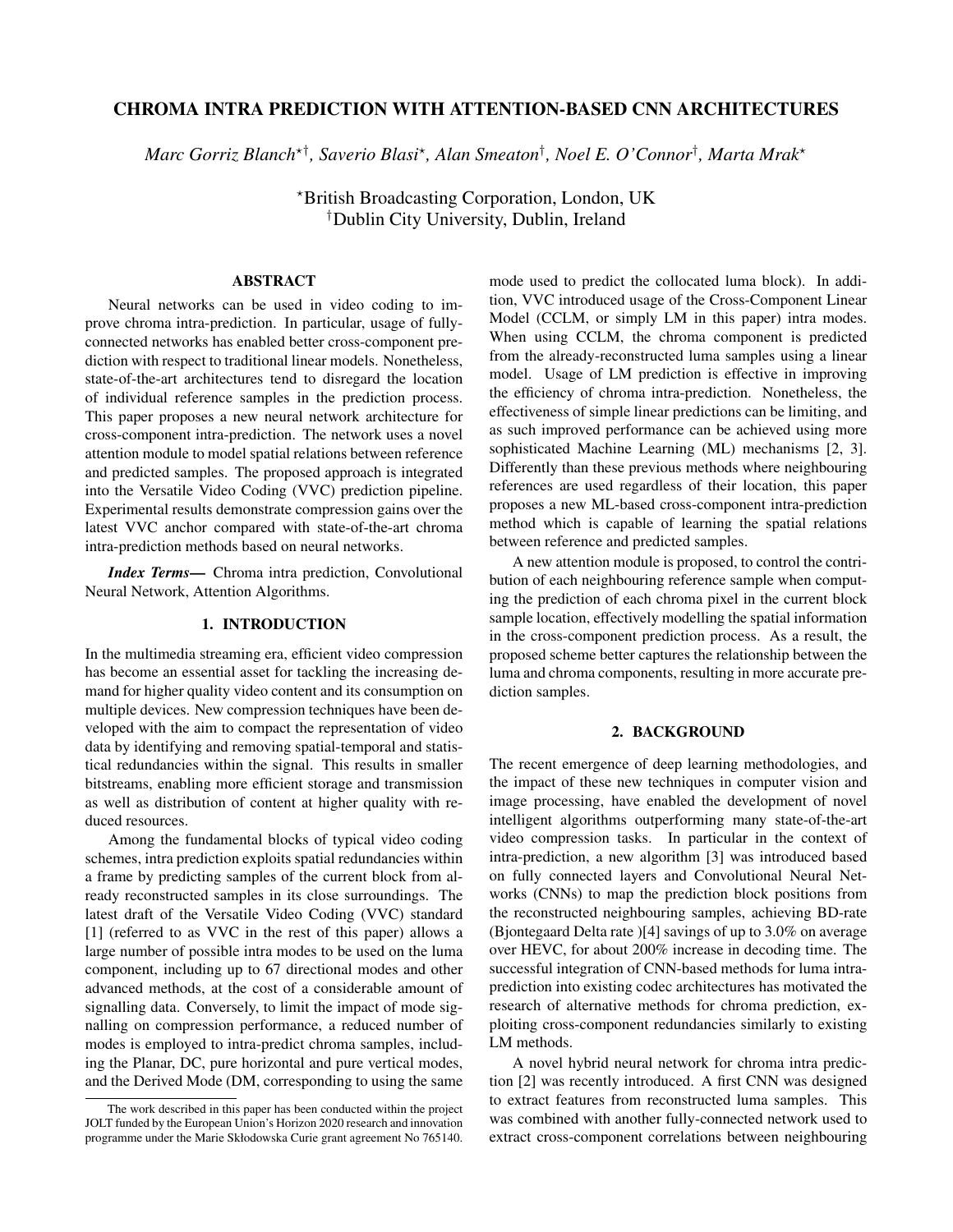

Fig. 1. Proposed architecture including the attention module used to fuse the output of the two first network branches.

luma and chroma samples. The resulting architecture was able to derive complex non-linear mappings for end-to-end predicting the Cb and Cr channels, but on the other hand, such approaches typically disregards the spatial location of boundary samples while predicting specific locations of the current block. To this end, an improved cross-component intra-prediction model based on neural networks is proposed, as illustrated in the rest of this paper.

## 3. PROPOSED METHOD

Similarly to the model in [2], the proposed method adopts a scheme based on three network branches that are combined to produce prediction samples. The first two branches work concurrently to extract features from the available reconstructed samples, including the already reconstructed luma block as well as the neighbouring luma and chroma reference samples. The first branch (referred to as cross-component boundary branch) aims at extracting cross-component information from neighbouring reconstructed samples, using an extended reference array on the left of, and above the current block, as illustrated in Fig. 2. The second branch (referred to as luma convolutional branch) extracts spatial patterns over the collocated reconstructed luma block applying convolutional operations. The features from the two branches are fused together by means of an attention model, as detailed in the rest of this section. The output of the attention model is finally fed into the third network branch, to produce the resulting Cb and Cr predictions.

An illustration of the proposed network architecture is presented in Fig. 1. Without loss of generality, only square blocks are considered in the rest of this section. After intraprediction and reconstruction of a luma block, its samples can be used for prediction of collocated chroma components. In this discussion, the size of a luma block is assumed to be  $N \times N$  samples, same as the size of the collocated chroma block. This may require the usage of conventional downsampling operations, for instance in the case of using chroma subsampled picture formats.

For the chroma prediction process, the reference samples used include the collocated luma block  $X \in \mathbb{R}^{N \times N}$ , and the

array of reference samples  $B_c \in \mathbb{R}^b$ ,  $b = 2N + 1$  on the top-left of the current block, where  $c = Y$ , Cb or Cr to refer to the three components, respectively.  $B$  is constructed from the samples on the left boundary (starting from the bottommost sample), then the corner is added, and finally the samples on top are added (starting from the left-most sample). In case some reference samples are not available, these are padded using a predefined value. Finally,  $S \in \mathbb{R}^{3 \times b}$  is the cross-component volume obtained by concatenating the three reference arrays  $B_Y$ ,  $B_{Cb}$  and  $B_{Cr}$ .

### 3.1. Cross-component boundary branch

The cross-component boundary branch extracts cross component features from  $S \in \mathbb{R}^{3 \times b}$  by applying I consecutive  $D_i$  - dimensional  $1 \times 1$  convolutional layers to obtain the  $S_i \in \mathbb{R}^{D_i \times b}$  output feature maps. By applying  $1 \times 1$  convolutions, the boundary input dimensions are preserved, resulting in a D-dimensional vector of cross-component information for each boundary location.  $S_i$  can be expressed in a neural network form as:

$$
S_i(S_{i-1}, W_i) = \mathcal{F}(W_i S_{i-1}^T + b_i), \qquad (1)
$$

where  $W_i \in \mathbb{R}^{D_i \times D_{i-1}}$  and  $b_i$  are the *i*-layer weights and bias respectively,  $D_0 = 3$ , and F is a Rectified Linear Unit (ReLU) non-linear activation function.

# 3.2. Luma convolutional branch

In parallel with the extraction of the cross component features, the reconstructed luma block  $X$  is fed to a different CNN to produce feature map volumes which represent the spatial patterns present in the luma block. The luma convolutional branch is defined by J consecutive  $C_i$ -dimensional  $3\times3$  convolutional layers with a stride of 1, to obtain the output  $X_j \in \mathbb{R}^{C_j \times N^2}$  feature maps from the  $N^2$  input samples. Similar to the previous branch, a bias and a ReLU activation are applied after each convolution operation.

$$
X_j(X_{j-1}, W_j) = \mathcal{F}(W_j * X_{j-1} + b_j), \tag{2}
$$

where  $W_j \in \mathbb{R}^{D_j \times D_{j-1}}$  and  $b_j$  are the j-layer weights and bias, respectively, and  $X_0$  is the input luma block.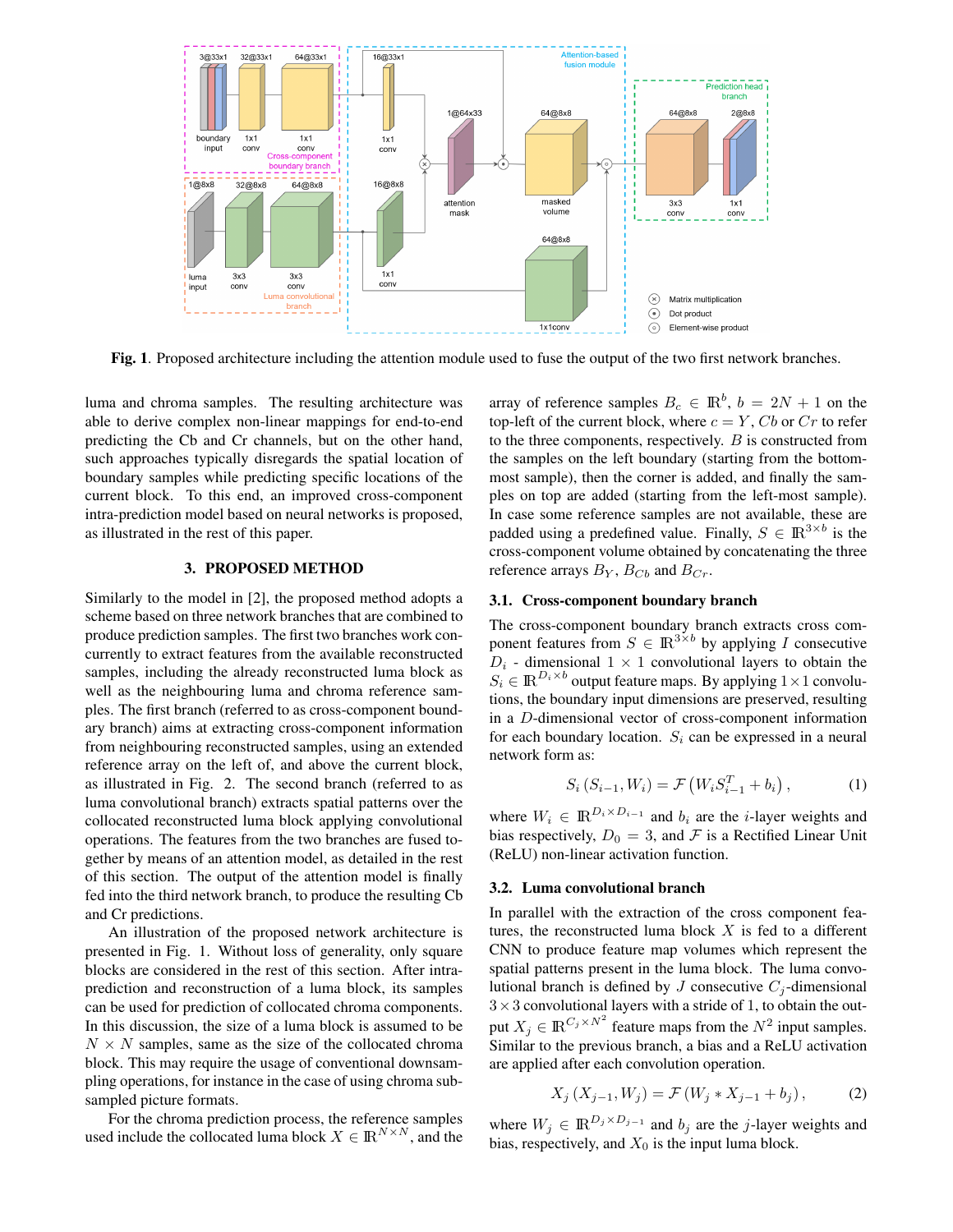

Fig. 2. Attention visualisation when predicting a block. Axes y represents the  $N^2$  block locations and axes y the B positions.

#### 3.3. Attention-based fusion module

The concept of "attention-based" learning is a well-known idea used in deep learning frameworks, to improve the performance of trained networks in complex prediction tasks. The idea behind attention models is to reduce complex tasks by predicting smaller "areas of attention" that are processed sequentially in order to encourage more efficient learning. In particular, self-attention (or intra-attention) is used to assess the impact of particular input variables on the outputs, whereby the prediction is computed focusing on the most relevant elements of the same sequence [5, 6]. Extending this concept to chroma intra-prediction, this paper combines the features from the two aforementioned network branches in order to assess the impact of each input variable with respect to their spatial locations. This addresses previous limitations of similar cross-component prediction techniques, which generally discard the spatial relation of the neighbouring reference and the predicted samples. The feature maps (S and  $X$ , from 1 and 2) from the first two network branches are each convolved using a  $1 \times 1$  kernel, to project them into two corresponding reduced feature spaces. Specifically, S is convolved with a filter  $W_F \in \mathbb{R}^{h \times D}$  to obtain the hdimensional feature matrix  $F$ . Similarly,  $X$  is convolved with a filter  $W_G \in \mathbb{R}^{h \times C}$  to obtain the *h*-dimensional feature matrix G. The two matrices are multiplied together to obtain the pre-attention map  $M = G<sup>T</sup>F$ . Finally, the attention matrix  $A \in \mathbb{R}^{N^2 \times b}$  is obtained applying a softmax operation to each element of  $M$ , to generate the probability of each boundary location in being able to predict a sample location in the block. Each value  $\alpha_{j,i}$  in A is obtained as:

$$
\alpha_{j,i} = \frac{\exp(m_{i,j}/T)}{\sum_{i=0}^{N^2 - 1} \exp(m_{i,j}/T)},
$$
\n(3)

where  $j = 0, ..., N^2 - 1$  represents the sample location in the predicted block,  $i = 0, ..., b - 1$  represents a reference sample location, and  $T$  is the softmax temperature parameter controlling the smoothness of the generated probabilities, with  $0 \leq T \leq 1$ . Notice that the smaller the value of T, the more localised are the obtained attention areas resulting in correspondingly less boundary samples contributing to a given prediction location, as further illustrated in Section 4.

The weighted sum of the contribution of each reference sample in predicting a given output sample at specific location is obtained by computing the dot product between the cross-component boundary features  $S$  (Eq. 1) and the attention matrix A (Eq. 3), or formally  $\langle S, A \rangle$ , where  $\langle . \rangle$  is the dot product. In order to further refine  $\langle S, A \rangle$ , this weighted sum can be multiplied by the output of the luma branch. To do so, the output of the luma branch must be transformed to change its dimensions by means of a  $1 \times 1$  convolution using a matrix  $W_{\bar{x}} \in \mathbb{R}^{D \times C}$  to obtain a transformed representation, as in:

$$
O = \bar{X} \odot \langle S, A \rangle, \tag{4}
$$

where  $\odot$  is the element-wise product.

#### 3.4. Prediction head branch

The output of the attention model is further fed into the third network branch, to compute the predicted chroma samples. In this branch, a final CNN is used to map the fused features from the first two branches as combined by means of the attention model into the output Cb and Cr predicted components. The prediction head branch is defined by two convolutional layers, applying E-dimensional  $3 \times 3$  convolutional filters and then 2-dimensional  $1 \times 1$  filters for producing the output predicted values. As can be noticed, both components Cb and Cr are obtained at once following this operation. The use of the first convolutional layer is evaluated at Table 4, observing an increase in prediction accuracy when it is applied.

### 4. EXPERIMENTAL RESULTS

The proposed method is integrated in VVC test model VTM 7.0 [7]. Only  $4 \times 4$ ,  $8 \times 8$  and  $16 \times 16$  square blocks are supported. The resulting module was implemented as a separate mode whose usage can be signalled in the bitstream, complementing the existing VVC chroma intra prediction methods on the supported block sizes. Moreover, 4 : 2 : 0 chroma sub-sampling is assumed, where the same downsampling filters implemented in VVC are used to downsample collocated luma blocks to the size of the corresponding chroma block.

Training examples were extracted from the DIV2K dataset [8], which contains high-definition high-resolution content of large diversity. This database contains 800 training samples and 100 samples for validation, providing 6 lower resolution versions by downsampling by the factors of 2, 3 and 4 with a bilinear and unknown filters. For each data instance, one resolution version was randomly selected and then M blocks of  $N \times N$  were chosen, making balanced sets between block sizes and uniformed spatial selections within each image. All samples were converted to YCbCr colour space and further normalised to be in the range 01. Networks for all targeted block sizes were trained from scratch using mean squared error loss between the predicted colour components and the ground truth data, using Adam optimiser [9] with a learning rate of  $10^{-4}$ .

Several constraints were considered during the implementation process. The proposed models handle variable block sizes by adapting their architecture capacity based on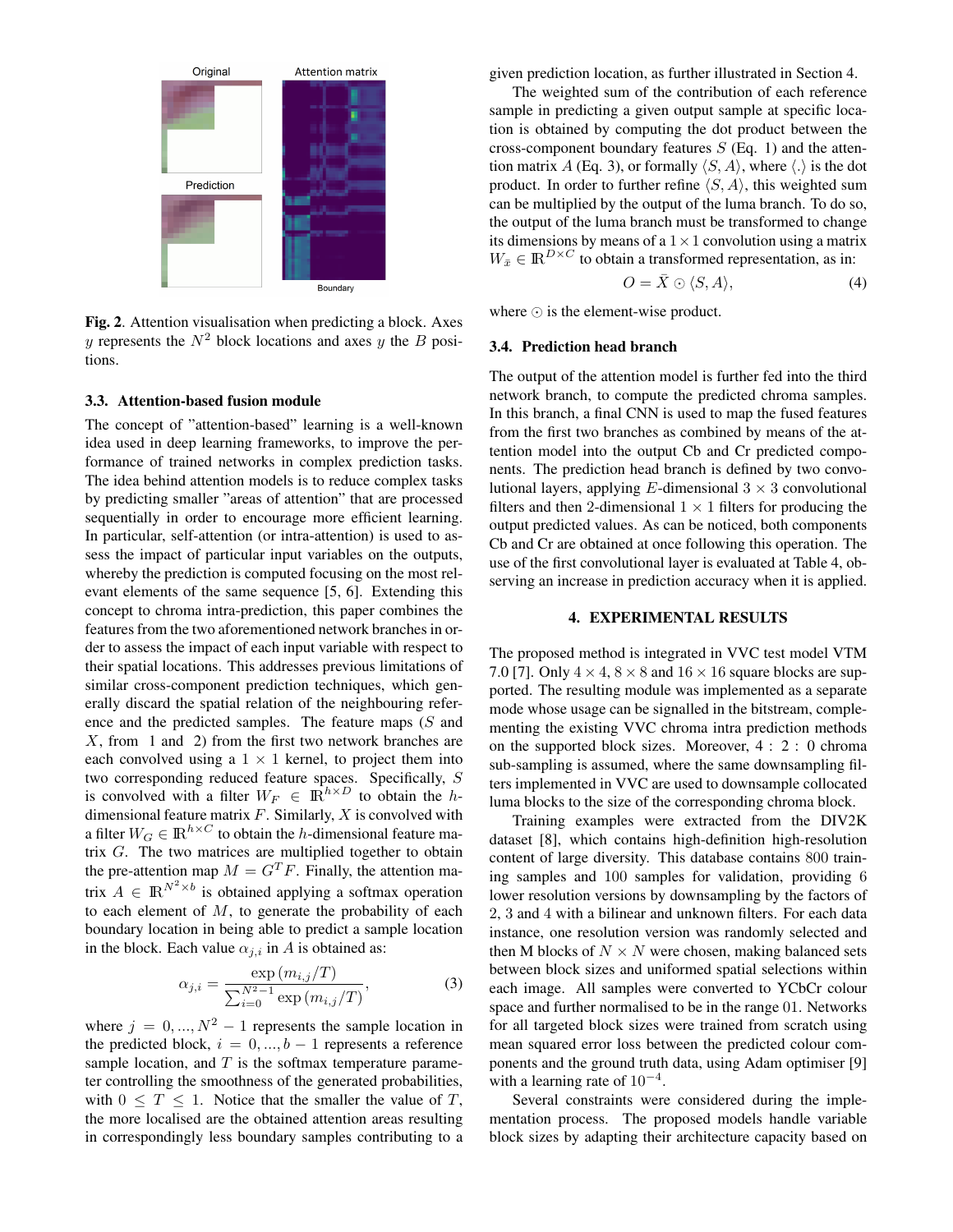a trade-off between model complexity and prediction performance. As proposed in the state-of-the-art hybrid method based on CNNs [2], giving a fixed network structure, the depth of the convolutional layers is the most predominant factor when dealing with variable input sizes. Table 4 shows the chosen hyperparameters with respect to the input block size. On the other hand, the dimension parameter  $h$  within the attention module was set to 16 for all the trained models, following a trade-off between performance and complexity. Finally, the softmax temperature  $T$  was cross-validated into  $T = 0.5$ , ensuring a suitable balance between informative samples and noisy ones from the boundary locations. Trained models were plugged into VVC as a new chroma prediction mode, competing with traditional modes for the supported  $4 \times 4$ ,  $8 \times 8$  and  $16 \times 16$  block sizes. Then, for each prediction unit, the encoder will choose between the traditional angular modes, LM models or the proposed neural network mode by minimising a rate-distortion cost criterion.

Table 1. Model hyperparameters per block size

| <b>Branch</b> | $4 \times 4$ | $8 \times 8$ | $16 \times 16$ |
|---------------|--------------|--------------|----------------|
| CC Boundary   | 16, 32       | 32.64        | 64.96          |
| Luma Conv     | 32.32        | 64.64        | 96.96          |
| Attention     | 16, 16, 32   | 16, 16, 64   | 16, 16, 96     |
| Output        | 32. 2        | 64.2         | 96. 2          |

The proposed methodology is tested under the Common Test Conditions (CTC) [10], using the suggested all-intra configuration for VVC with a QP of 22, 27, 32 and 37. BD-rate is adopted to evaluate the relative compression efficiency with respect to the latest VVC anchor. Besides, a joint cross-component metric (YCbCr) [4] is considered to evaluate the influence of the chroma gains when signalling the luma component. Test sequences include 26 video sequences of different resolutions known as Classes A, B, C, D and E. Due to the nature of the training set, only natural content sequences were considered, and screen content sequences (Class F in the CTC) were excluded from the tests. It is worth mentioning that in these tests, all block sizes were allowed to be used by the VVC encoder, including all rectangular shapes as well as larger blocks that are not supported by the proposed method. As such, the algorithm potential is highly limited, given that it is only applied to a limited range of blocks. Nonetheless, the algorithm is capable of providing consistent compression gains. The overall results are summarised in Table 4, showing average BD-rate reductions of  $0.14\%$   $0.69\%$ , and  $0.52\%$  for Y, Cb and Cr components respectively, and an average joint YCbCr BD-rate (calculated as in  $[11]$ ) reduction of 0.20%.

Moreover, in order to further evaluate performance of the scheme, a constrained test is also performed whereby the VVC partitioning process is limited to using only the supported square blocks of  $4 \times 4$ ,  $8 \times 8$  and  $16 \times 16$  sizes. A corresponding anchor was generated for this test. Table 4 summarises the results for the constrained test, showing a considerable improvement over the constrained VVC anchor. Average BD-rate reductions of 0.22%, 1.84% and 1.78% are reported for the Y, Cb and Cr components respectively, as

well as an average joint YCbCr reduction of 0.43%. In terms of complexity, even though several simplifications were considered during the integration process, the proposed solution significantly impacts the encoder and decoder time up to 120% and 947% on average, respectively. Future simplifications have to be adopted in order to increase computational efficiency of the scheme. Finally, the trained models were compared with the state-of-the-art hybrid architecture [2] with the aim to evaluate the influence of the proposed attention module. Table 4 summarises the results for prediction accuracy along DIV2K test set by means of averaged PSNR.

Table 2. BD-rate results anchoring to VTM-7.0

|                      | Y         | Ch        | Cr        | YCbCr    |
|----------------------|-----------|-----------|-----------|----------|
| Class A1             | $-0.18%$  | $-0.84%$  | $-0.58%$  | $-0.23%$ |
| Class A <sub>2</sub> | $-0.13%$  | $-0.57\%$ | $-0.38%$  | $-0.19%$ |
| Class B              | $-0.15%$  | $-0.65\%$ | $-0.67\%$ | $-0.21%$ |
| Class C              | $-0.17%$  | $-0.63%$  | $-0.41\%$ | $-0.22%$ |
| Class D              | $-0.17%$  | $-0.63%$  | $-0.61%$  | $-0.21%$ |
| Class E              | $-0.08\%$ | $-0.80\%$ | $-0.47%$  | $-0.16%$ |
| Overall              | $-0.15%$  | $-0.68\%$ | $-0.53%$  | $-0.20%$ |

Table 3. BD-rate results for constrained test

|          | Y        | Ch        | Cr        | YCbCr    |
|----------|----------|-----------|-----------|----------|
| Class A1 | $-0.26%$ | $-2.17%$  | $-1.96%$  | $-0.53%$ |
| Class A2 | $-0.22%$ | $-2.37\%$ | $-1.64%$  | $-0.50%$ |
| Class B  | $-0.23%$ | $-2.00\%$ | $-2.17%$  | $-0.45%$ |
| Class C  | $-0.26%$ | $-1.64\%$ | $-1.41\%$ | $-0.44%$ |
| Class D  | $-0.25%$ | $-1.55\%$ | $-1.67\%$ | $-0.42%$ |
| Class E  | $-0.03%$ | $-1.35\%$ | $-1.77\%$ | $-0.24%$ |
| Overall  | $-0.22%$ | $-1.84\%$ | $-1.78%$  | $-0.43%$ |

## 5. CONCLUSIONS

This paper proposed to improve existing approaches for chroma intra-prediction based on neural networks, introducing a new attention module which is capable of learning spatial relations when extracting the correlational features from the neighbouring reference samples to the block prediction samples. The proposed architecture was integrated into the latest VVC anchor, signalled as a new chroma intraprediction mode working in parallel with traditional modes towards predicting the chroma component samples. Experimental results show the effectiveness of the proposed method, achieving a remarkable compression efficiency. As future work, a complete set of network models for all VVC block sizes aim to be implemented in order to ensure a full usage of the proposed approach leading to the promising results shown in the constrained experiment.

Table 4. Prediction performance evaluation (PSNR)

| Model             | 4x4   | 8x8   | 16x16 |
|-------------------|-------|-------|-------|
| Hybrid CNN [2]    | 28.61 | 31.47 | 33.36 |
| Ours without head | 29.87 | 32.68 | 35.77 |
| <b>Ours</b>       | 30.23 | 33.13 | 36.13 |